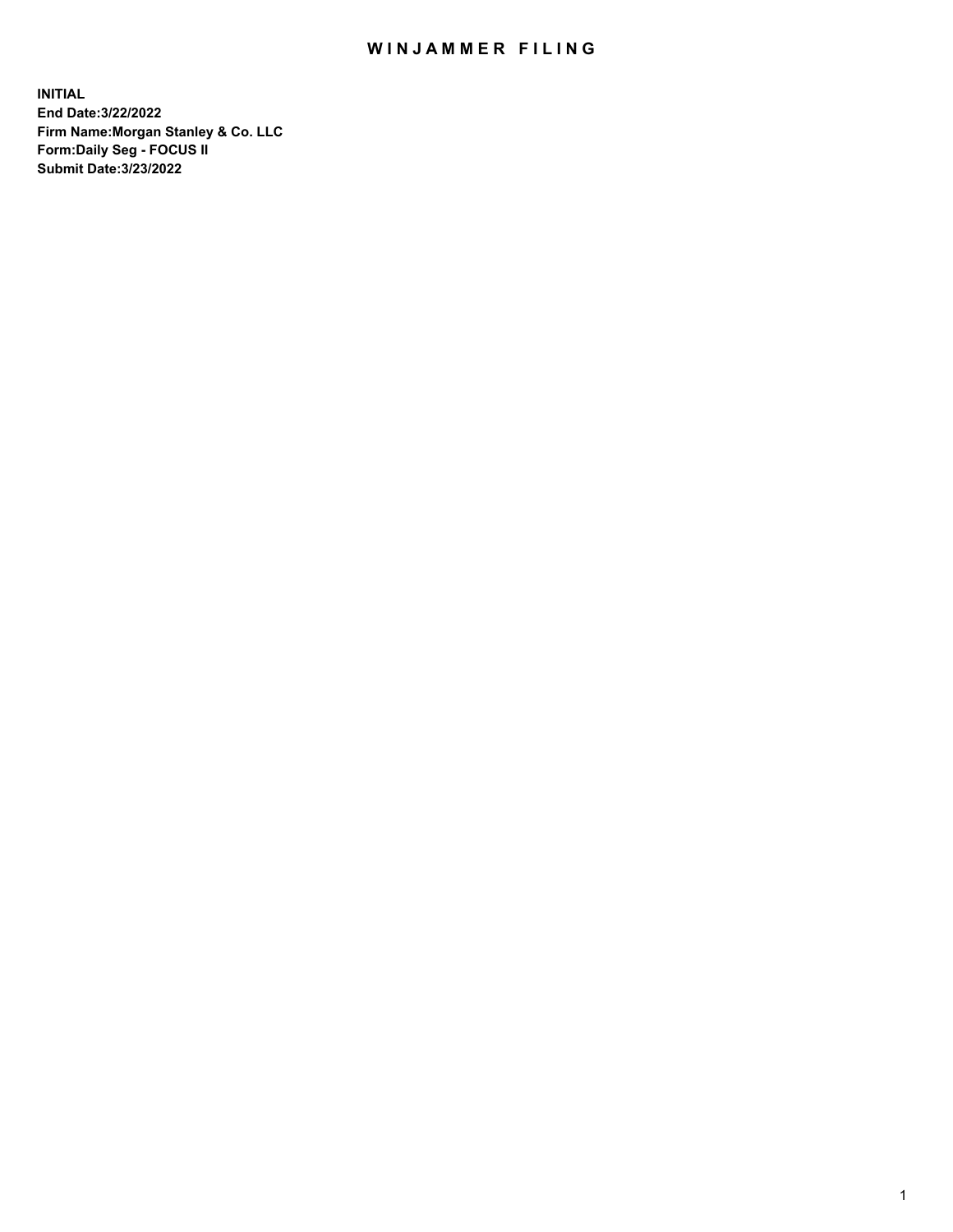**INITIAL End Date:3/22/2022 Firm Name:Morgan Stanley & Co. LLC Form:Daily Seg - FOCUS II Submit Date:3/23/2022 Daily Segregation - Cover Page**

| Name of Company                                                                                                                                                                                                                                                                                                                | Morgan Stanley & Co. LLC                               |
|--------------------------------------------------------------------------------------------------------------------------------------------------------------------------------------------------------------------------------------------------------------------------------------------------------------------------------|--------------------------------------------------------|
| <b>Contact Name</b>                                                                                                                                                                                                                                                                                                            | <b>Ikram Shah</b>                                      |
| <b>Contact Phone Number</b>                                                                                                                                                                                                                                                                                                    | 212-276-0963                                           |
| <b>Contact Email Address</b>                                                                                                                                                                                                                                                                                                   | Ikram.shah@morganstanley.com                           |
| FCM's Customer Segregated Funds Residual Interest Target (choose one):<br>a. Minimum dollar amount: ; or<br>b. Minimum percentage of customer segregated funds required:% ; or<br>c. Dollar amount range between: and; or<br>d. Percentage range of customer segregated funds required between:% and%.                         | 235,000,000<br><u>0</u><br>0 <sup>0</sup><br><u>00</u> |
| FCM's Customer Secured Amount Funds Residual Interest Target (choose one):<br>a. Minimum dollar amount: ; or<br>b. Minimum percentage of customer secured funds required:% ; or<br>c. Dollar amount range between: and; or<br>d. Percentage range of customer secured funds required between:% and%.                           | 140,000,000<br><u>0</u><br><u>00</u><br>00             |
| FCM's Cleared Swaps Customer Collateral Residual Interest Target (choose one):<br>a. Minimum dollar amount: ; or<br>b. Minimum percentage of cleared swaps customer collateral required:% ; or<br>c. Dollar amount range between: and; or<br>d. Percentage range of cleared swaps customer collateral required between:% and%. | 92,000,000<br><u>0</u><br><u>00</u><br>00              |

Attach supporting documents CH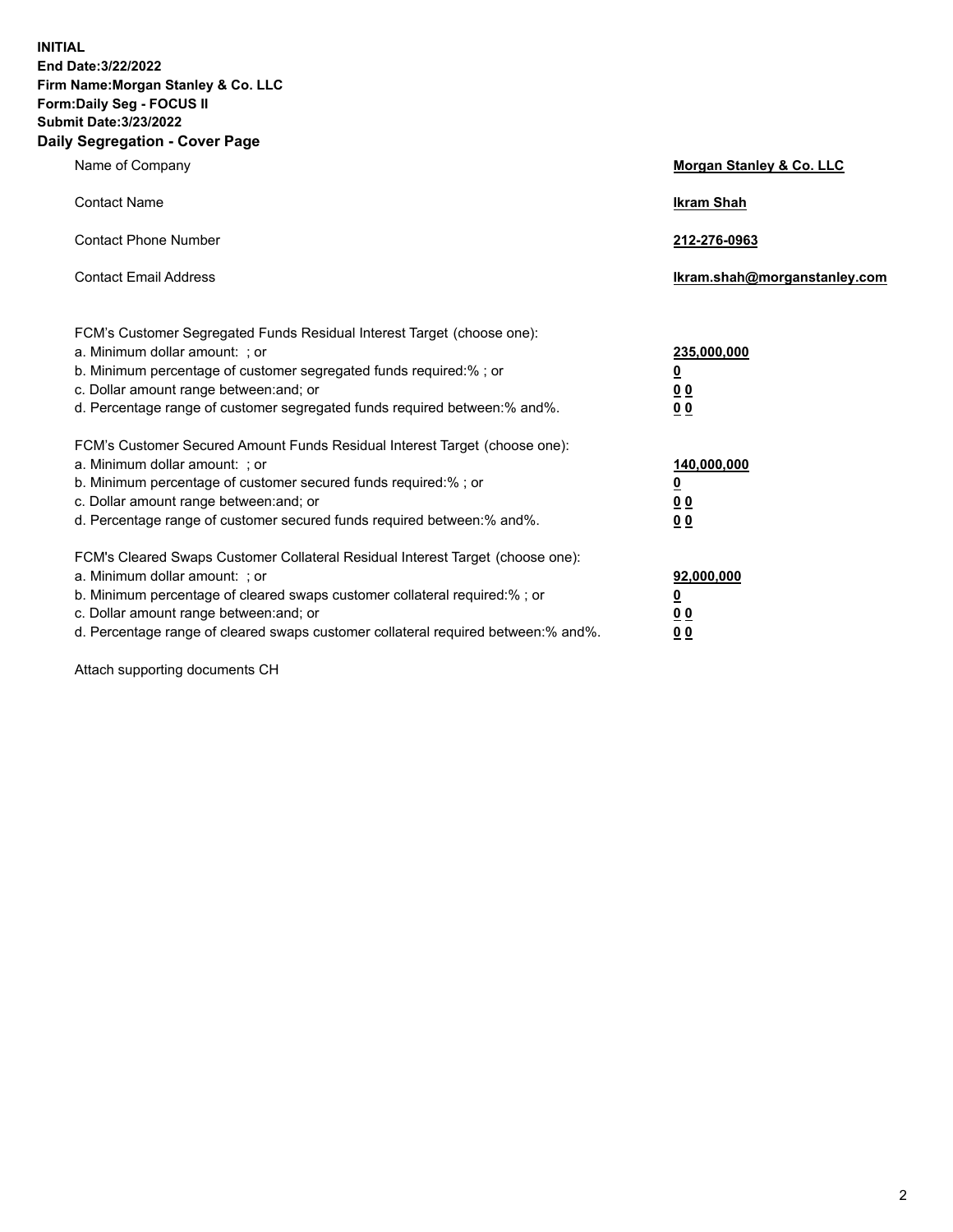## **INITIAL End Date:3/22/2022 Firm Name:Morgan Stanley & Co. LLC Form:Daily Seg - FOCUS II Submit Date:3/23/2022 Daily Segregation - Secured Amounts** Foreign Futures and Foreign Options Secured Amounts Amount required to be set aside pursuant to law, rule or regulation of a foreign government or a rule of a self-regulatory organization authorized thereunder **0** [7305] 1. Net ledger balance - Foreign Futures and Foreign Option Trading - All Customers A. Cash **4,599,052,108** [7315] B. Securities (at market) **2,321,621,447** [7317] 2. Net unrealized profit (loss) in open futures contracts traded on a foreign board of trade **2,467,795,483** [7325] 3. Exchange traded options a. Market value of open option contracts purchased on a foreign board of trade **74,017,393** [7335] b. Market value of open contracts granted (sold) on a foreign board of trade **-57,744,350** [7337] 4. Net equity (deficit) (add lines 1. 2. and 3.) **9,404,742,081** [7345] 5. Account liquidating to a deficit and account with a debit balances - gross amount **70,412,947** [7351] Less: amount offset by customer owned securities **-68,559,243** [7352] **1,853,704** [7354] 6. Amount required to be set aside as the secured amount - Net Liquidating Equity Method (add lines 4 and 5) **9,406,595,785** [7355] 7. Greater of amount required to be set aside pursuant to foreign jurisdiction (above) or line 6. **9,406,595,785** [7360] FUNDS DEPOSITED IN SEPARATE REGULATION 30.7 ACCOUNTS 1. Cash in banks A. Banks located in the United States **296,667,562** [7500] B. Other banks qualified under Regulation 30.7 **403,356,322** [7520] **700,023,884** [7530] 2. Securities A. In safekeeping with banks located in the United States **1,035,071,399** [7540] B. In safekeeping with other banks qualified under Regulation 30.7 **83,984,828** [7560] **1,119,056,227** [7570] 3. Equities with registered futures commission merchants A. Cash **22,493,776** [7580] B. Securities **0** [7590] C. Unrealized gain (loss) on open futures contracts **0** [7600] D. Value of long option contracts **0** [7610] E. Value of short option contracts **0** [7615] **22,493,776** [7620] 4. Amounts held by clearing organizations of foreign boards of trade A. Cash **0** [7640] B. Securities **0** [7650] C. Amount due to (from) clearing organization - daily variation **0** [7660] D. Value of long option contracts **0** [7670] E. Value of short option contracts **0** [7675] **0** [7680] 5. Amounts held by members of foreign boards of trade A. Cash **4,093,686,167** [7700] B. Securities **1,202,565,220** [7710] C. Unrealized gain (loss) on open futures contracts **2,467,795,483** [7720] D. Value of long option contracts **74,017,393** [7730] E. Value of short option contracts **-57,744,350** [7735] **7,780,319,913** [7740] 6. Amounts with other depositories designated by a foreign board of trade **0** [7760] 7. Segregated funds on hand **0** [7765] 8. Total funds in separate section 30.7 accounts **9,621,893,800** [7770] **215,298,015** [7380]

- 9. Excess (deficiency) Set Aside for Secured Amount (subtract line 7 Secured Statement Page 1 from Line 8)
- 10. Management Target Amount for Excess funds in separate section 30.7 accounts **140,000,000** [7780]
- 11. Excess (deficiency) funds in separate 30.7 accounts over (under) Management Target **75,298,015** [7785]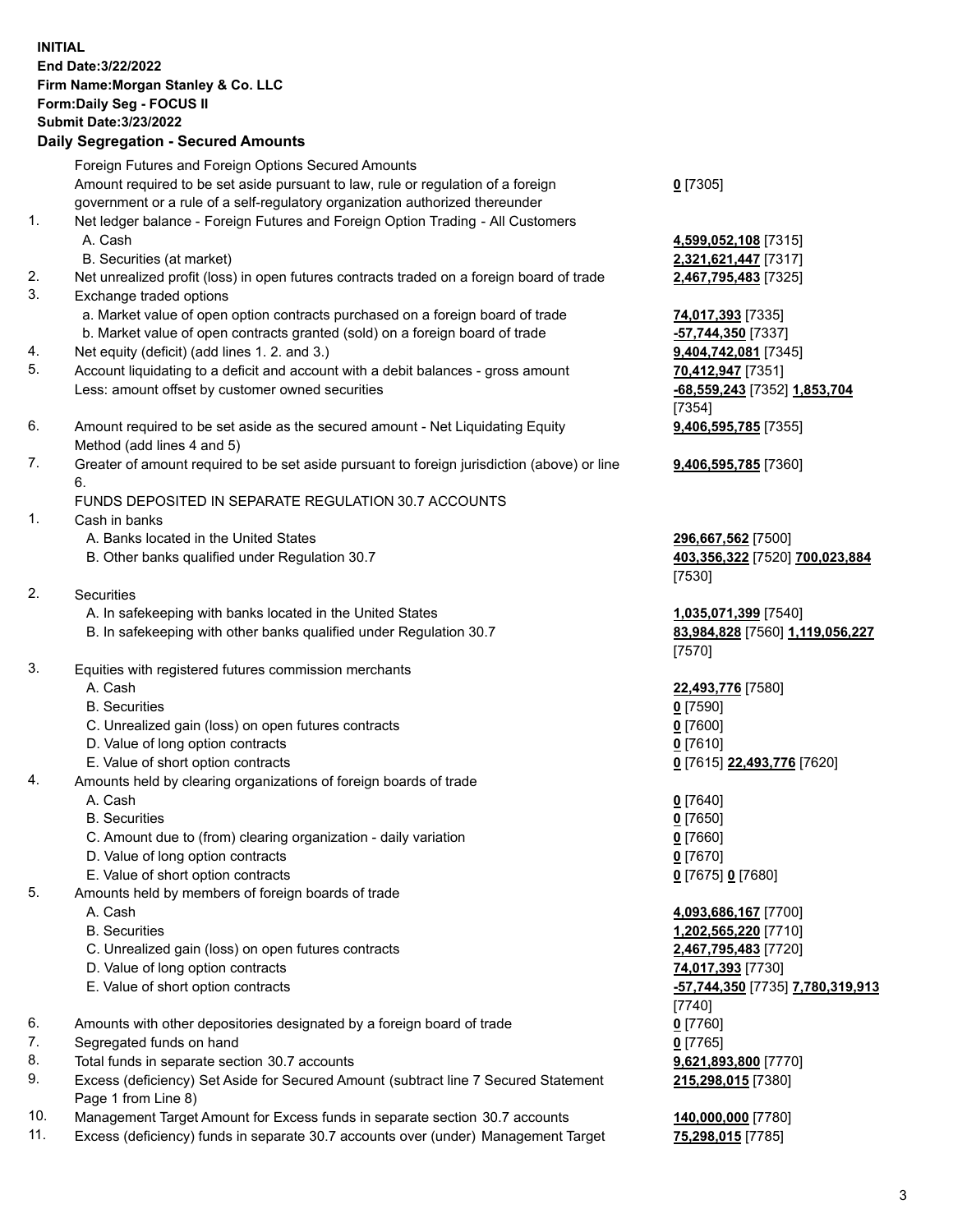**INITIAL End Date:3/22/2022 Firm Name:Morgan Stanley & Co. LLC Form:Daily Seg - FOCUS II Submit Date:3/23/2022 Daily Segregation - Segregation Statement** SEGREGATION REQUIREMENTS(Section 4d(2) of the CEAct) 1. Net ledger balance A. Cash **15,889,770,869** [7010] B. Securities (at market) **8,244,714,323** [7020] 2. Net unrealized profit (loss) in open futures contracts traded on a contract market **3,205,572,160** [7030] 3. Exchange traded options A. Add market value of open option contracts purchased on a contract market **2,108,453,792** [7032] B. Deduct market value of open option contracts granted (sold) on a contract market **-1,357,839,404** [7033] 4. Net equity (deficit) (add lines 1, 2 and 3) **28,090,671,740** [7040] 5. Accounts liquidating to a deficit and accounts with debit balances - gross amount **705,694,434** [7045] Less: amount offset by customer securities **-704,555,509** [7047] **1,138,925** [7050] 6. Amount required to be segregated (add lines 4 and 5) **28,091,810,665** [7060] FUNDS IN SEGREGATED ACCOUNTS 7. Deposited in segregated funds bank accounts A. Cash **2,890,682,679** [7070] B. Securities representing investments of customers' funds (at market) **0** [7080] C. Securities held for particular customers or option customers in lieu of cash (at market) **2,164,265,850** [7090] 8. Margins on deposit with derivatives clearing organizations of contract markets A. Cash **16,433,986,650** [7100] B. Securities representing investments of customers' funds (at market) **0** [7110] C. Securities held for particular customers or option customers in lieu of cash (at market) **5,918,737,613** [7120] 9. Net settlement from (to) derivatives clearing organizations of contract markets **148,383,219** [7130] 10. Exchange traded options A. Value of open long option contracts **2,108,453,792** [7132] B. Value of open short option contracts **-1,357,839,404** [7133] 11. Net equities with other FCMs A. Net liquidating equity **27,129,632** [7140] B. Securities representing investments of customers' funds (at market) **0** [7160] C. Securities held for particular customers or option customers in lieu of cash (at market) **0** [7170] 12. Segregated funds on hand **161,710,860** [7150] 13. Total amount in segregation (add lines 7 through 12) **28,495,510,891** [7180] 14. Excess (deficiency) funds in segregation (subtract line 6 from line 13) **403,700,226** [7190] 15. Management Target Amount for Excess funds in segregation **235,000,000** [7194]

16. Excess (deficiency) funds in segregation over (under) Management Target Amount Excess

**168,700,226** [7198]